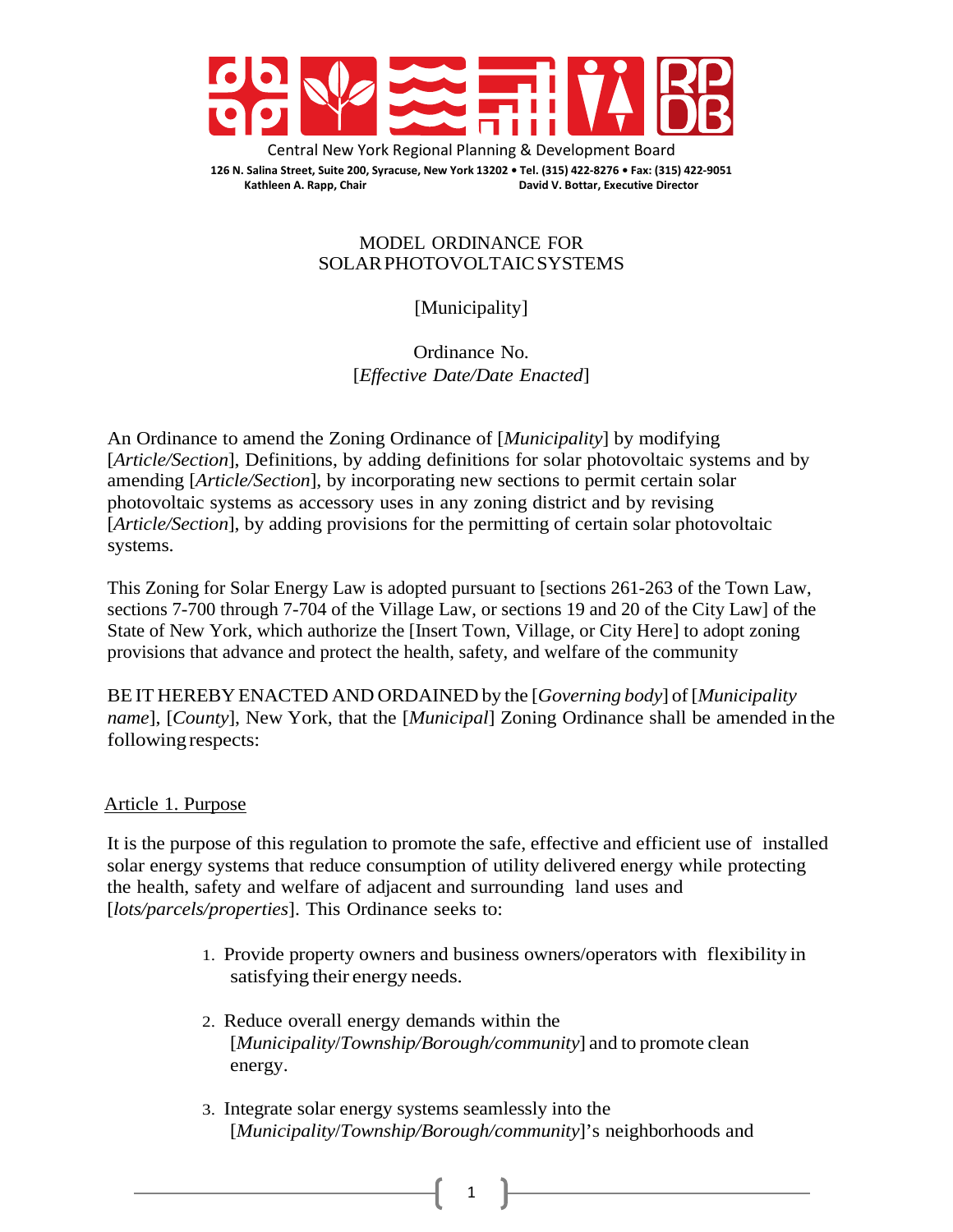

landscapes without diminishing quality of life in the neighborhoods.

# Article 2. Definitions

Accessory Structure: A structure, the use of which is customarily incidental and subordinate to that of the principal building and is attached thereto, and is located on the same lot or premises as the principal building.

Accessory Use: A structure or use which is clearly incidental to a principal structure or use, and is located on the same lot with the principal structure or use, is an accessory use. All accessory uses are subject to the restrictions in this section.

Array: Any number of electrically connected photovoltaic (PV) modules providing a single electrical output.

Building-IntegratedSystem:Asolarphotovoltaicsystemthatisconstructedasan integral partof a principalor accessory building orstructure andwhere the building-integrated system features maintain a uniform profile or surface of vertical walls, window openings, and roofing. Such a system is used in lieu of a separate mechanicaldevice,replacingor substituting for an architectural or structural component of the building or structure that appendsorinterruptstheuniform surfaces of walls, window openings and roofing. A building-integrated system may occur within vertical facades, replacing view glass, spandrel glass or other façade material;intosemitransparentskylightsystems;intoroofing systems,replacing traditionalroofingmaterials;orotherbuildingorstructureenvelope systems.

Building-Mounted System: A solar photovoltaic system attached to any part or type of roof on a building or structure that has an occupancy permit on file with the [*Municipality*/*Township/Borough*] and that is either the principal structure or an accessory structure on a recorded [*lot/parcel/property*]. This system also includes any solar-based architectural elements.

Cell: The smallest basic solar electric device which generates electricity when exposed to light.

Drip line: The outermost edge of a roof including eaves, overhangs and gutters.

Farmland of Local Importance: land that has been identified by the local agency or agencies as farmlands for the production of food, feed, fiber, forage, and oilseed crops, even though these lands are not identified as having national or statewide importance. Farmlands of local importance may include tracts of land that have been designated for agriculture by local ordinance.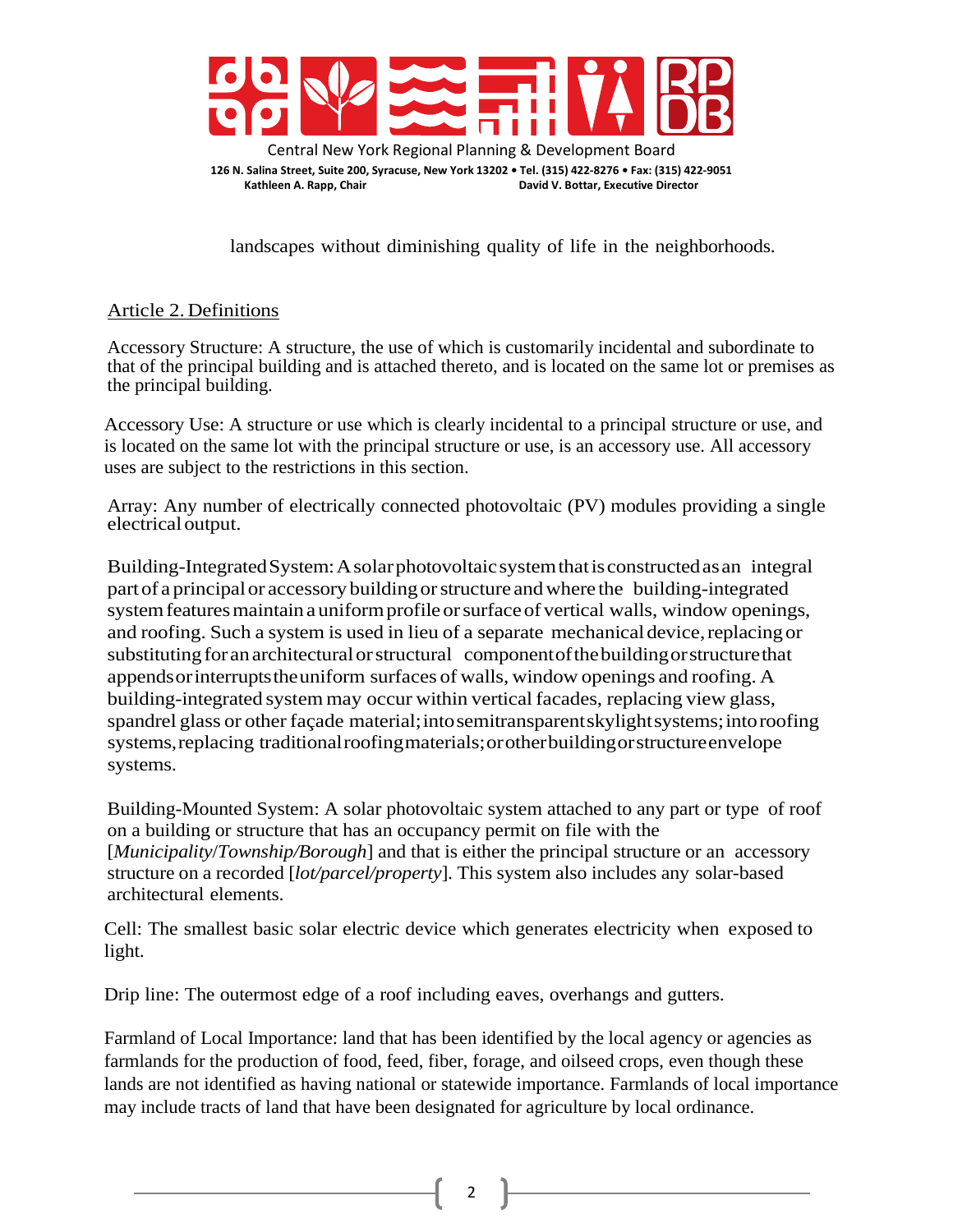

Farmland of Statewide Importance: Land, in addition to prime and unique farmlands, that is of statewide importance for the production of food, feed, fiber, forage, and oil seed crops as determined by the appropriate state agency or agencies. Farmlands of statewide importance may include tracts of land that have been designated for agriculture by state law.

Ground-Mounted System: A solar photovoltaic system mounted on a structure, pole or series of poles constructed specifically to support the photovoltaic system and not attached to any other structure.

Interconnection: The technical and practical link between the solar generator and the grid providing electricity to the greater community.

Kilowatt (kW): A unit of electrical power equal to 1,000 Watts, which constitutes the basic unit of electrical demand. A watt is a metric measurement of power (not energy) and is the rate (not the duration) at which electricity is used. 1,000 kW is equal to 1 megawatt (MW).

Large Solar Energy System: A solar photovoltaic system with a rated capacity larger than 200kW the principal purpose of which is to provide electrical power for sale to the general power grid or to be sold to other power customers may include both physical or virtual aggregation, or to be consumed on site.

Medium Solar Energy System: A solar photovoltaic energy systems with a rated capacity between 25kW and 200kW the principal purpose of which is to provide electrical power to be consumed on site or to provide power to be shared with other power customers (which may include both physical or virtual aggregation).

Module: A module is the smallest protected assembly of interconnected PV cells.

Net Metering Agreement: An agreement with a local electric utility that allows customers to receive a credit for surplus electricity generated by certain renewable energy systems.

Photovoltaic (PV): A semiconductor based device that converts light directly into electricity.

Prime farmland: Land designated by the U.S. Department of Agriculture as land that has the best combination of physical and chemical characteristics for producing food, feed, forage, fiber, and oilseed crops and is also available for these land uses.

Principal Use: The primary or main use of land, building or structure, as distinguished from an accessory use, building or structure.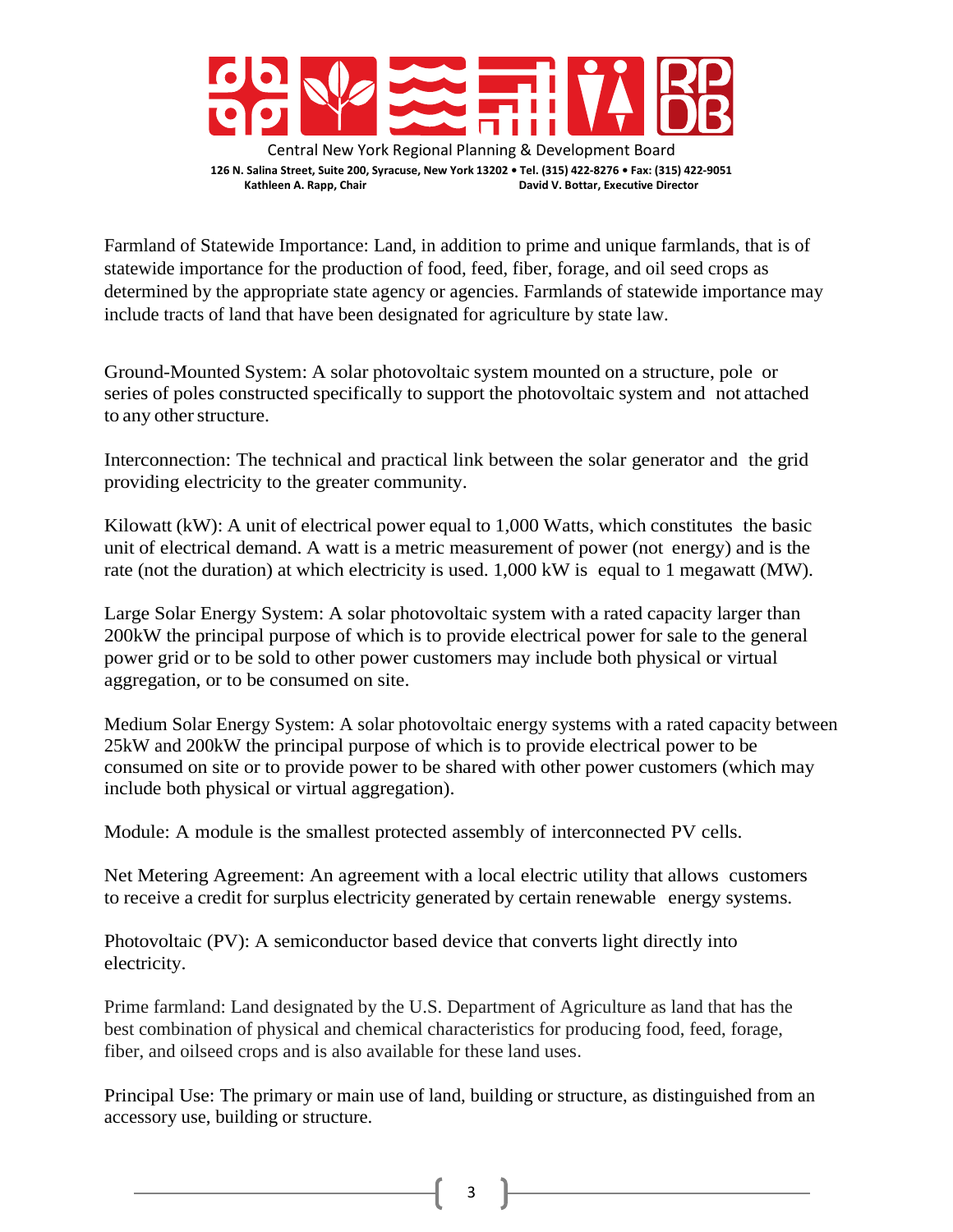

Qualified Solar Installer: A person who has skills and knowledge related to the construction and operation of solar electrical equipment and installations and has received safety training on the hazards involved. Persons who are on the list of eligible photovoltaic installers maintained by the New York State Energy Research and Development Authority (NYSERDA), or who are certified as a solar installer by the North American Board of Certified Energy Practitioners (NABCEP), shall be deemed to be qualified solar installers for the purposes of this definition. Persons who are not on NYSERDA's list of eligible installers or NABCEP's list of certified installers may be deemed to be qualified solar installers if the [Town/City/Village] determines such persons have had adequate training to determine the degree and extent of the hazard and the personal protective equipment and job planning necessary to perform the installation safely. Such training shall include the proper use of special precautionary techniques and personal protective equipment, as well as the skills and techniques necessary to distinguish exposed energized parts from other parts of electrical equipment and to determine the nominal voltage of exposed live parts.

Remote Net Metering: allows solar photovoltaic owner generators to apply excess generation credits from the generator system ("Host Account") to other meters on property that is owned or leased by the same customer and are within the same load zone as the generator ("Satellites").

Rooftop or Building Mounted System: A solar power system in which solar panels are mounted on top of the structure of a roof either as a flush-mounted system or as modules fixed to frames which can be tilted toward the south at an optimal angle.

Small Solar Energy System: A solar photovoltaic energy systems with a rated capacity up to and including 25kW the principal purpose of which is to provide electrical power to be consumed on site or to provide power to be shared with other power customers (which may include both physical or virtual aggregation).

Solar-based Architectural Element: Structural/architectural element that provides protection from weather that includes awnings, canopies, porches or sunshades and that is constructed with the primary covering consisting of solar PV modules, and may or may not include additional solar PV related equipment.

Solar Photovoltaic (PV) Related Equipment: Items including a solar photovoltaic cell, panel or array, lines, mounting brackets, framing and foundations used for or intended to be used for collection of solar energy.

Solar Photovoltaic (PV) System: A solar collection system consisting of one or more building- and/or ground-mounted systems, solar photovoltaic cells, panels or arrays and solar related equipment that rely upon solar radiation as an energy source for collection, inversion, storage and distribution of solar energy for electricity generation. A solar PV system is a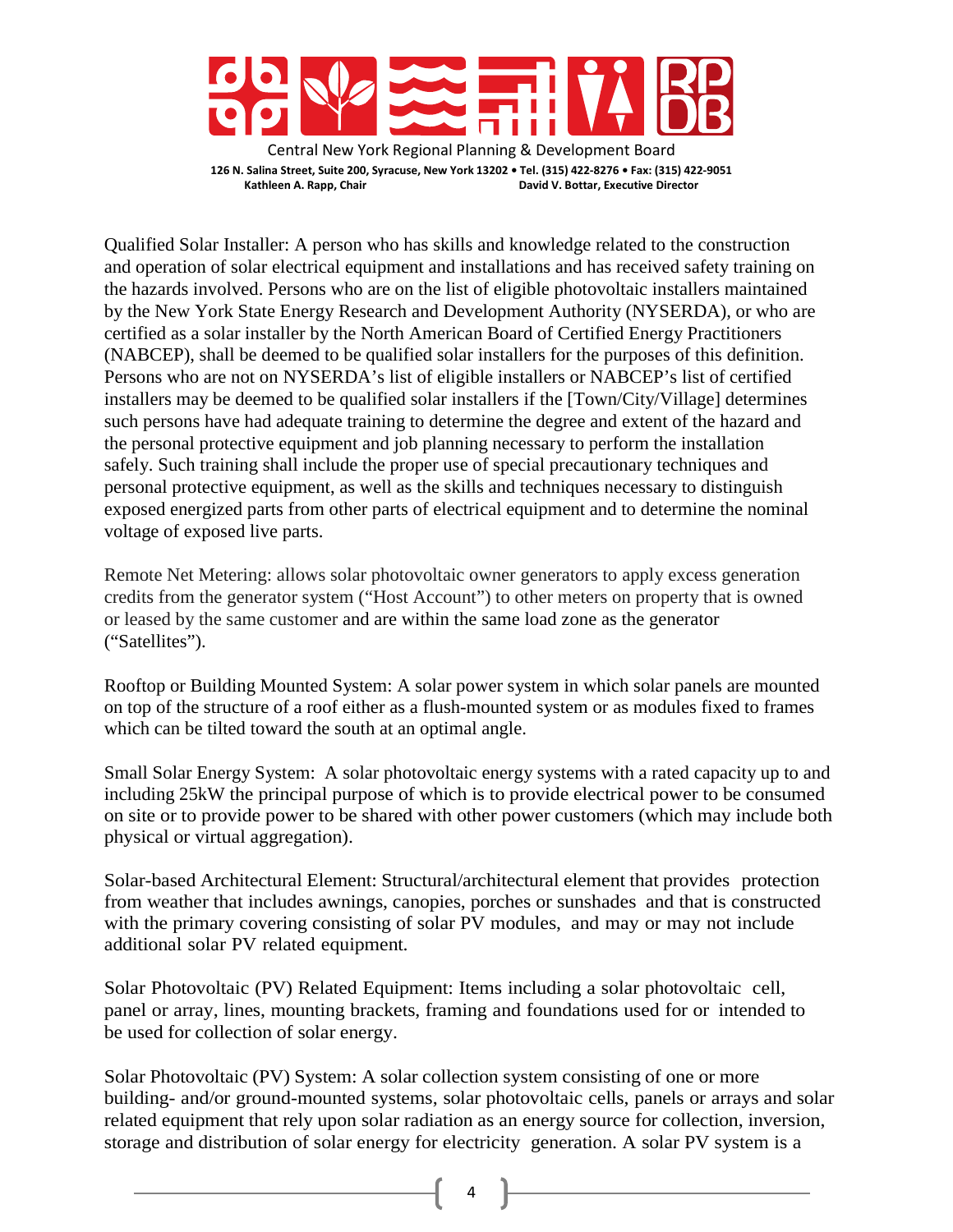

Central New York Regional Planning & Development Board **126 N. Salina Street, Suite 200, Syracuse, New York 13202 • Tel. (315) 422-8276 • Fax: (315) 422-9051 Kathleen A. Rapp, Chair David V. Bottar, Executive Director**

generation system with a nameplate capacity of not greater than 50 kilowatts if installed at a residential service or not larger than 3,000 kilowatts at other customer service locations and do not produce excess on- site energy greater than currently permitted by Pennsylvania Public Utility Commission guidelines.

Tracking System: A number of photovoltaic modules mounted such that they track the movement of the sun across the sky to maximize energy production, either with a singleaxis or dual-axis mechanism.

### Article 3. Applicability

This Ordinance applies to all building-mounted and ground-mounted systems installed and constructed after the effective date of the Ordinance.

Solar PV systems constructed prior to the effective date of this Ordinance are not required to meet the requirements of this Ordinance.

Any upgrade, modification or structural change that alters the size or placement of an existing solar PV system by 50% or more, or that triggers NYS code compliance, shall comply with the provisions of this ordinance.

# Article 4. Permitted Locations

No solar energy system or device shall be installed or operated in the [Town/City/Village] of [ ] except in compliance with this article.

# Section 1. Small and Medium Solar Energy Systems

- A. Small and Medium Solar Energy Systems may be mounted on lawfully permitted principal or accessory structures and shall be considered an accessory use in [Town/City/Village] subject to the following conditions:
	- i. A building permit or unified permit shall be required for installation of all rooftop and building mounted solar collectors.
	- ii. Any height limitations of the [Town/City/Village] Code shall not be applicable to solar collectors provided that such systems are erected only to such height as is reasonably necessary to accomplish the purpose for which they are intended to serve.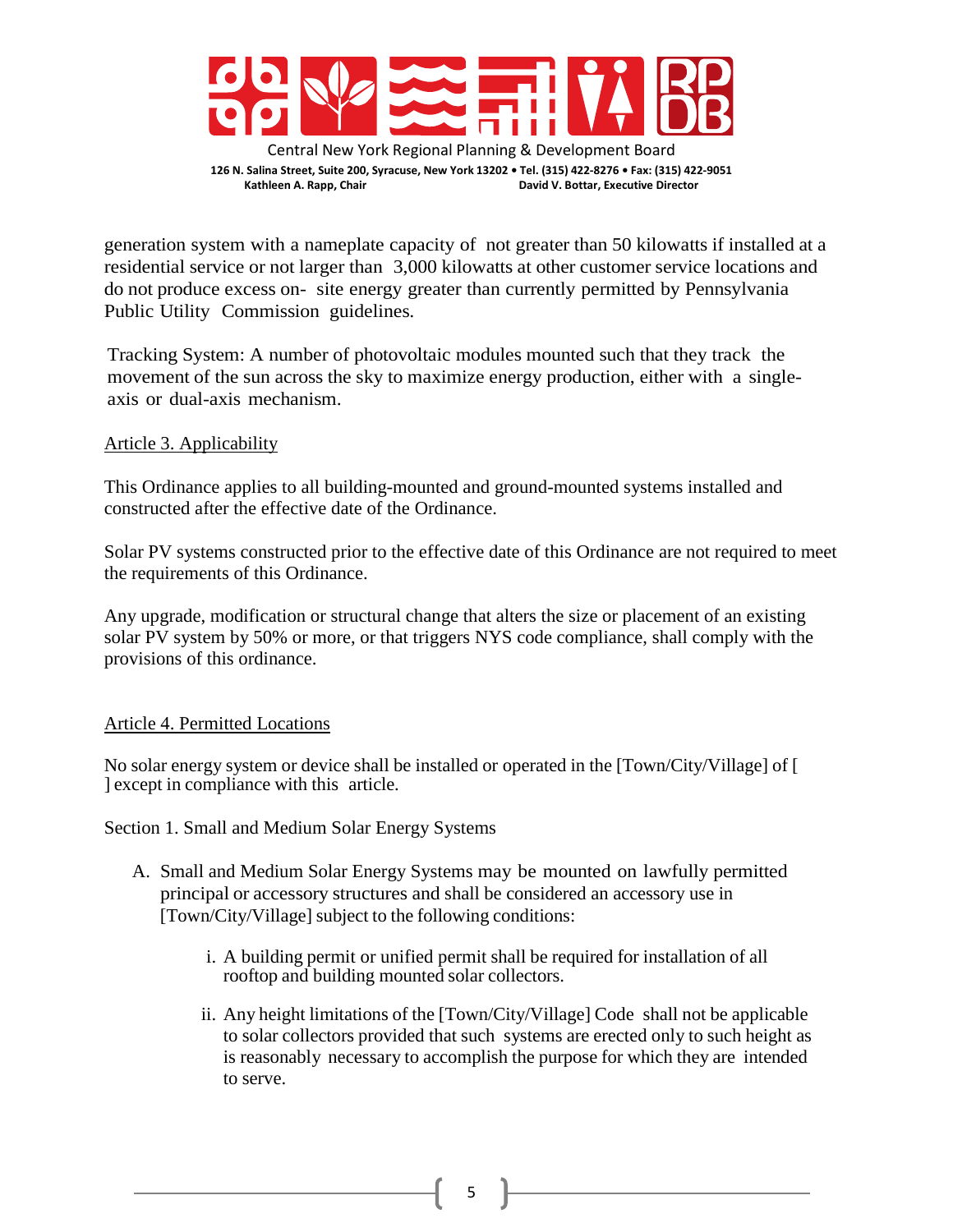

- iii. Panels installed on residential principal or accessory structures facing the front yard must be mounted at the same angle as the roof's surface with a maximum distance of 18 inches between the roof and highest edge of the system.
- B. Small and Medium Solar Energy Systems may be ground-mounted and considered accessory uses in the property's zoning district subject to the following conditions:
	- i. The system is not the primary use of the property.
	- ii. Building permits are required for the installation of all ground-mounted solar collectors.
	- iii. The location of the solar energy system meets all applicable setback requirements for accessory structures in the zoning district in which it is located.
	- iv. Small ground-mounted solar energy systems shall be screened when possible and practicable through the use of architectural features, earth berms, landscaping, or other screening which will harmonize with the character of the property and surrounding area.
	- v. Medium ground-mounted solar energy systems shall not be visible from the public right-of-way and shall be screened through the use of architectural features, earth berms, landscaping, or other screening which will harmonize with the character of the property and surrounding area.
	- vi. The height of the solar collector and any mounts shall not exceed [20] feet when oriented at maximum tilt.
- C. Small and Medium Solar Energy Systems are permitted as the principal and primary uses of land subject to the following conditions:
	- i. Small and Medium Solar Energy Systems proposed within residential and commercial zoning districts shall undergo site plan review prior to construction, installation or modification as provided within this section, and are subject to the following conditions:
		- a. The site is larger or equal to 2 acres.
		- b. The total lot coverage ratio does not exceed 60%. Lot coverage shall be defined as the area measured from the outer edge(s) of the arrays, inverters, batteries, storage cells and all other mechanical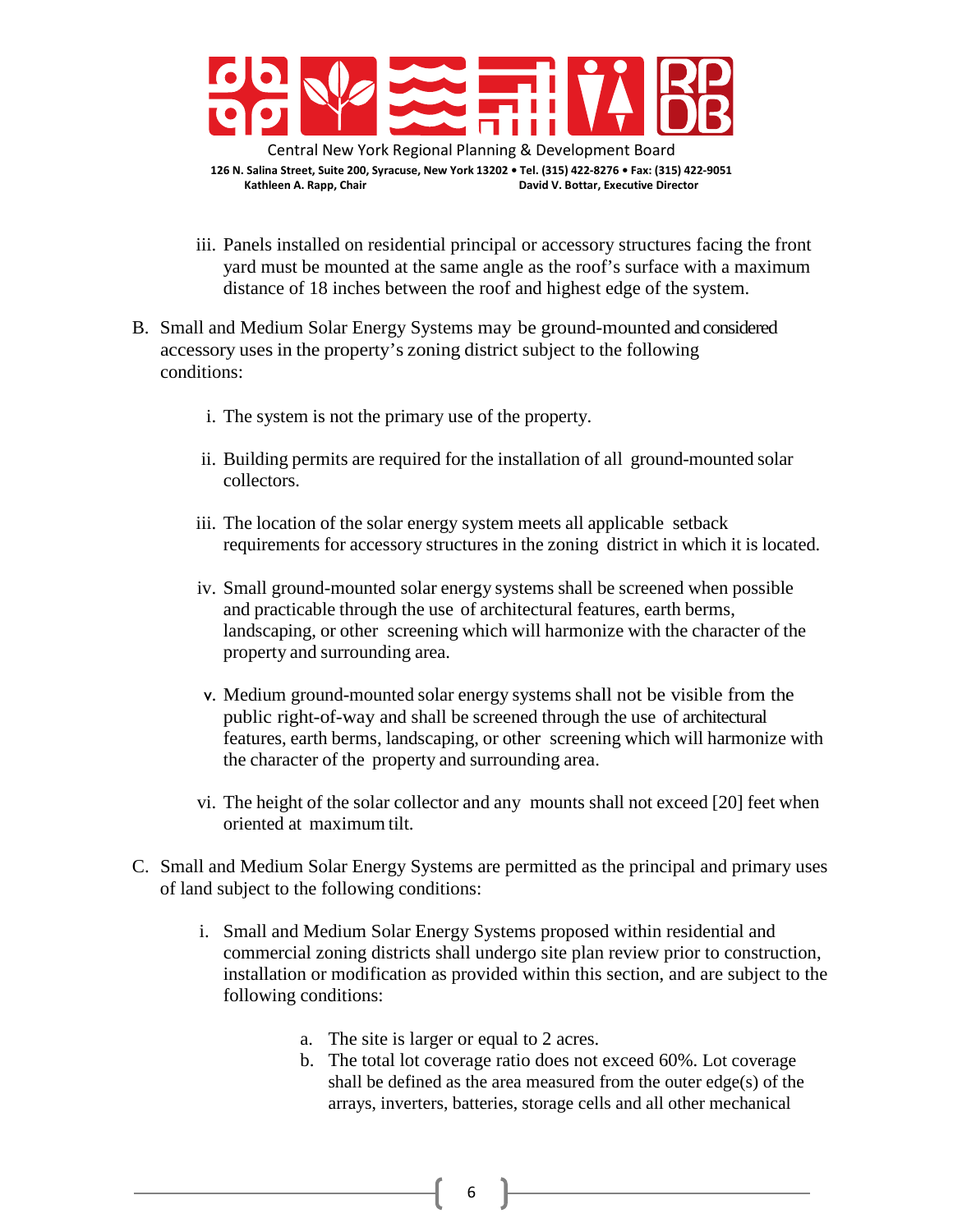

> equipment used to create solar energy, exclusive of fencing and roadways.

- c. Applicable screening and setback requirements.
- i. No solar array shall be installed on Prime Farmland, farmland of statewide importance, farmland of local importance, or unique soils as defined by the US department of Agriculture (USDA), New York State Department of Environmental Conservation, the U.S. Army Corps of Engineers, or local governing body.
- ii. No solar array shall be installed on a designated wetland as defined by the New York State Department of Environmental Conservation, the U.S. Army Corps of Engineers, or other governing body.
- iii. No solar array shall be installed on Critical Environmental Areas (CEAs) as defined by the New York State Department of Environmental Conservation, the U.S. Army Corps of Engineers, or other governing body.
- iv. Pursuant to the Site Plan Review process, the project proponent shall provide the following documents, as deemed applicable by the Site Plan Review Authority: a. A site plan showing:
	- 1. Property lines and physical features, including roads, for the project site;
	- 2. Proposed changes to the landscape of the site, grading, vegetation clearing and planting, exterior lighting, screening vegetation or structures;
	- 3. Blueprints or drawings of the solar energy system showing the proposed layout of the system, any potential shading from nearby structures, the distance between the proposed solar collector and all property lines and existing on-site buildings and structures, and the tallest finished height of the solar collector;
	- 4. Documentation of the major system components to be used, including the panels, mounting system, and inverter;
	- 5. Name, address, and contact information for proposed system installer;
	- 6. Name, address, phone number and signature of the project proponent, as well as all co-proponents or property owners, if any;
	- 7. The name, contact information and signature of any agents representing the project proponent; and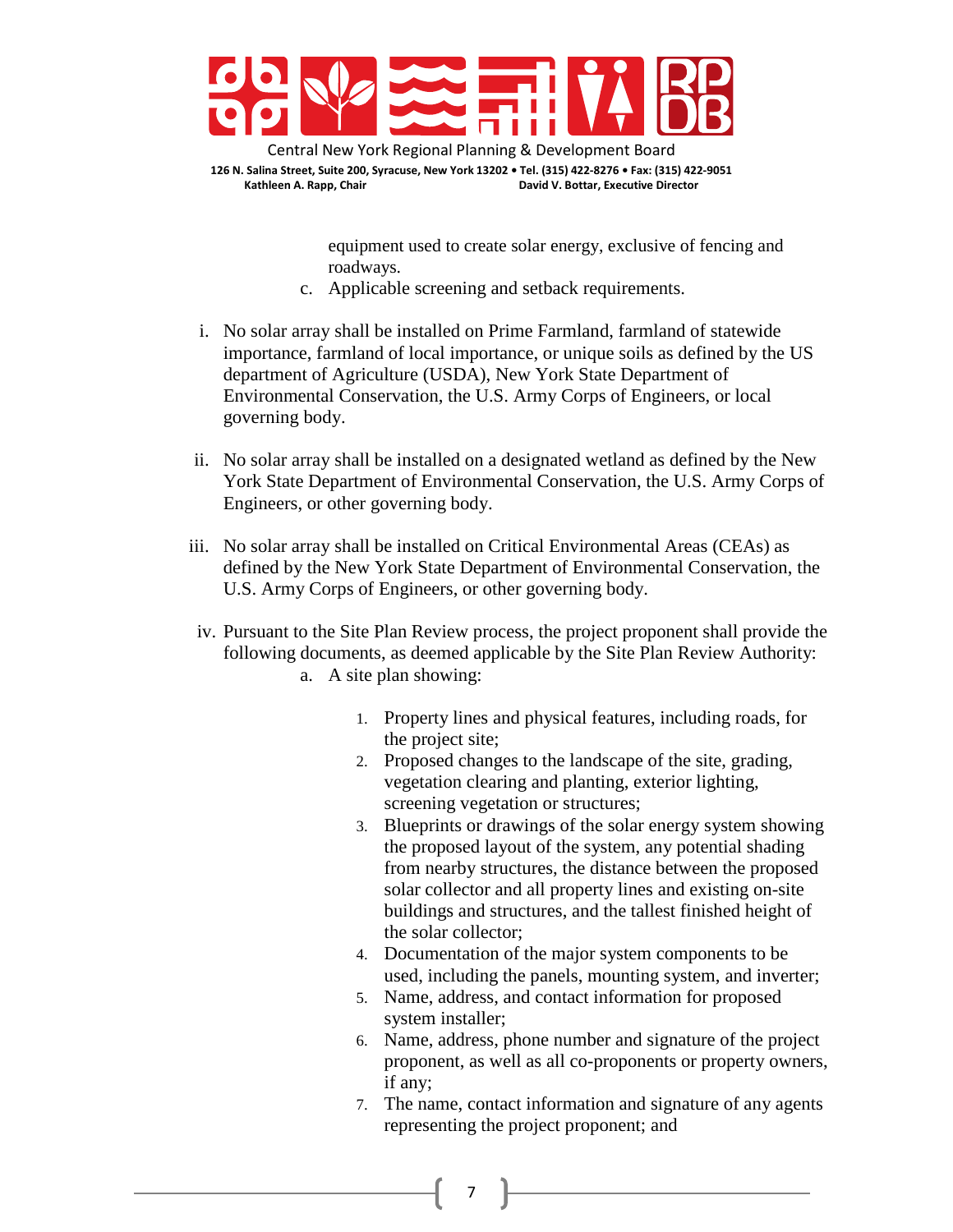

Central New York Regional Planning & Development Board **126 N. Salina Street, Suite 200, Syracuse, New York 13202 • Tel. (315) 422-8276 • Fax: (315) 422-9051 Kathleen A. Rapp, Chair David V. Bottar, Executive Director**

- 8. Zoning district designation for the parcel(s) of land comprising the project site.
- 9. Proof the owner has submitted notification to the utility company of the customer's intent to install an interconnected customer-owned generator. Off-grid systems are exempt from this requirement.
- v. Building permits are required for the installation of all ground-mounted solar collectors.
- vi. Small and Medium principal use systems are subject to setback requirements of the particular zoning district in which they are located.
- vii. Small and Medium principal use systems are exempt from lot frontage requirements in the applicable zoning district.
- D. Building-integrated Solar Energy Systems: Building-integrated systems, as defined by this Ordinance, are not considered an accessory use and are not subject to the requirements of this Ordinance, but are subject to all other applicable building, electrical, and safety codes.

Section 2. Large Scale Solar Energy Systems

- A. Large Scale roof mounted solar energy systems are permitted as accessory uses and are exempt from project site review.
- B. Large Scale ground mounted solar systems are permitted as accessory and principal uses in [Town/City/Village], subject to the following conditions:
	- i. No large-scale ground-mounted solar array shall be installed on Prime Agricultural Soil as defined by the New York State Department of Environmental Conservation, the U.S. Army Corps of Engineers, or other governing body.
	- ii. No large-scale ground-mounted solar array shall be installed on a designated wetland as defined by the New York State Department of Environmental Conservation, the U.S. Army Corps of Engineers, or other governing body.
	- iii. No large-scale ground-mounted solar array shall be installed on Critical Environmental Areas (CEAs) as defined by the New York State Department of Environmental Conservation, the U.S. Army Corps of Engineers, or other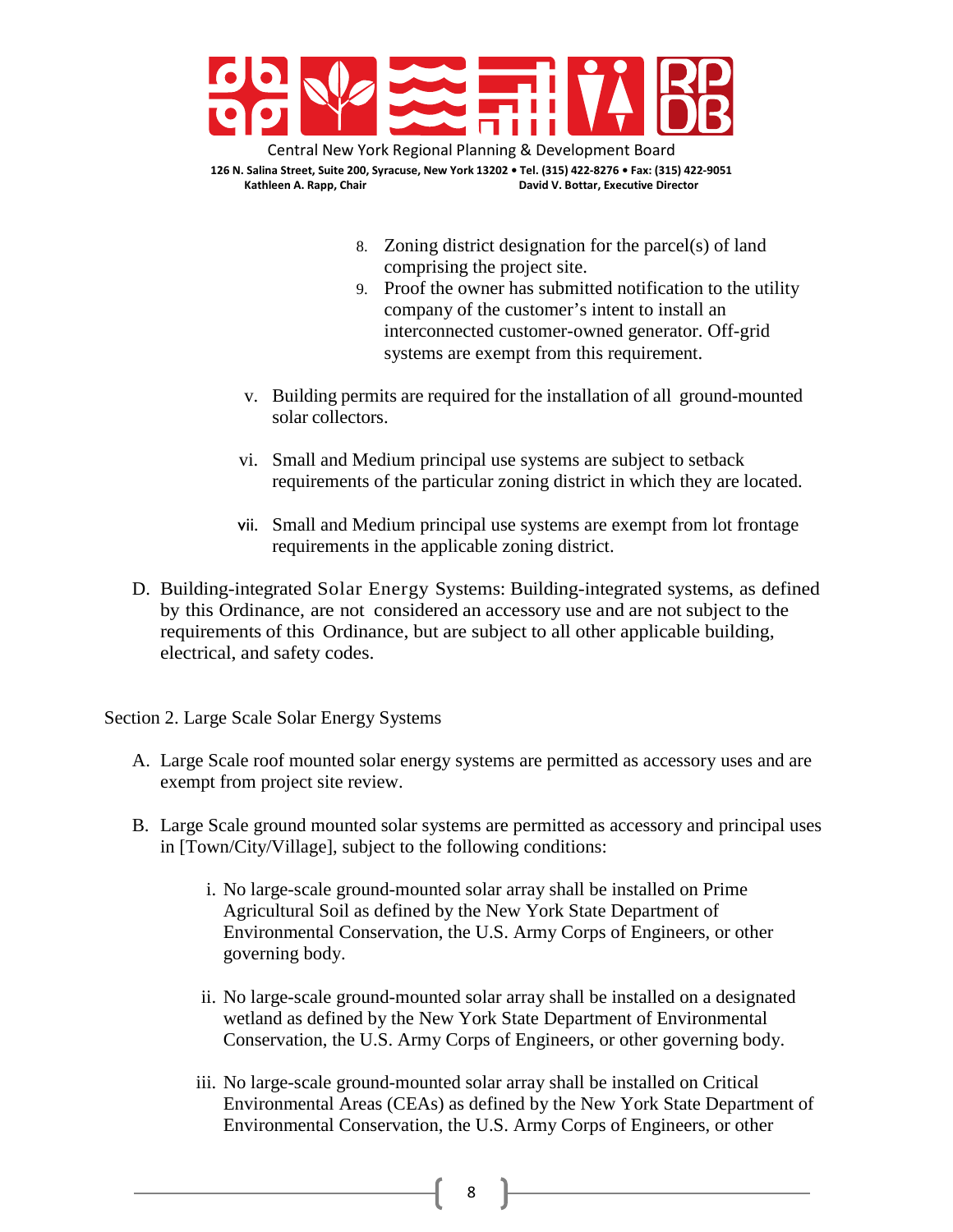

governing body.

- iv. Pursuant to the Site Plan Review process, the project proponent shall provide the following documents, as deemed applicable by the Site Plan Review Authority: 1. A site plan showing:
	- a. Property lines and physical features, including roads, for the project site;
	- b. Proposed changes to the landscape of the site, grading, vegetation clearing and planting, exterior lighting, screening vegetation or structures;
	- c. Blueprints or drawings of the solar energy system showing the proposed layout of the system, any potential shading from nearby structures, the distance between the proposed solar collector and all property lines and existing on-site buildings and structures, and the tallest finished height of the solar collector;
	- d. Documentation of the major system components to be used, including the panels, mounting system, and inverter;
	- e. Name, address, and contact information for proposed system installer;
	- f. Name, address, phone number and signature of the project proponent, as well as all co-proponents or property owners, if any;
	- g. The name, contact information and signature of any agents representing the project proponent; and
	- h. Zoning district designation for the parcel(s) of land comprising the project site.
	- i. Proof the owner has submitted notification to the utility company of the customer's intent to install an interconnected customer-owned generator. Off-grid systems are exempt from this requirement.
- v. Building permits are required for the installation of all ground-mounted solar collectors.
- vi. Large Scale Principal Use Energy Systems are subject to setback requirements of the particular zoning district in which they are located.
- vii. Large Scale Principal Use Energy Systems are exempt from lot frontage requirements in the applicable zoning district.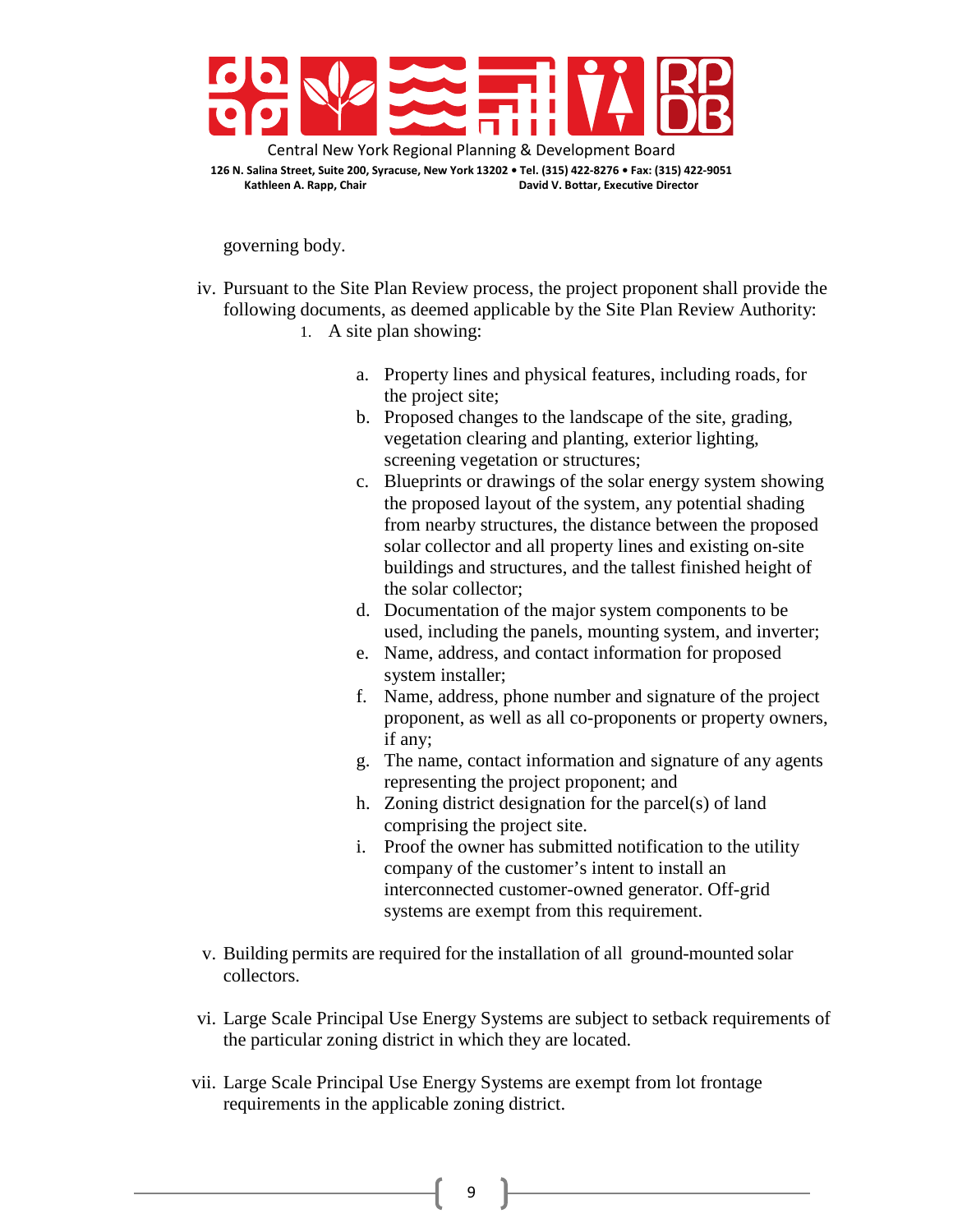

### Article 5. Permitted Zoning Districts

1. All building-mounted and ground-mounted systems are permitted in all zoning districts as a primary use or as an accessory use to any lawfully permitted principal use on the same property upon issuance of the proper permits pursuant to Article 4 and upon compliance with all requirements of this section and as elsewhere specified in this Ordinance.

### Article 6. Design and Installation Standards

- 1. The solar PV system must be constructed to comply with the New York State Building and Electrical Code, as amended, and any additional electrical and safety regulations adopted by the State of New York.
- 2. All systems must be installed by a qualified solar installer as defined by this ordinance.
- 3. All wiring must comply with the National Electrical Code, most recent edition, as amended and adopted by the State of New York.
	- a. For Large scale ground-mounted systems, all exterior electrical lines must be above the surface of the ground and placed in conduit.
- 4. The solar PV system must be constructed to comply with the most recent fire code as amended and adopted by the State of New York.
- 5. For Large Scale principal use solar systems:
	- a. The applicant must submit a storm water management plan, certified by a professional engineer, which demonstrates storm water runoff will infiltrate into the ground beneath at a rate equal to that of the infiltration rate prior to the placement of the system.
	- b. The System shall be properly maintained and be kept free from hazards including, but not limited to, faulty wiring, loose fastenings, and creation of an unsafe condition or detriment to public health, safety or general welfare.

### Article 7. Setback Requirements

1. Ground-mounted Systems: Ground-mounted systems, as a primary use or accessory use are subject to setback requirements in the zoning district in which the system is to be constructed. The required setbacks are measured from the [*lot/parcel/property*] line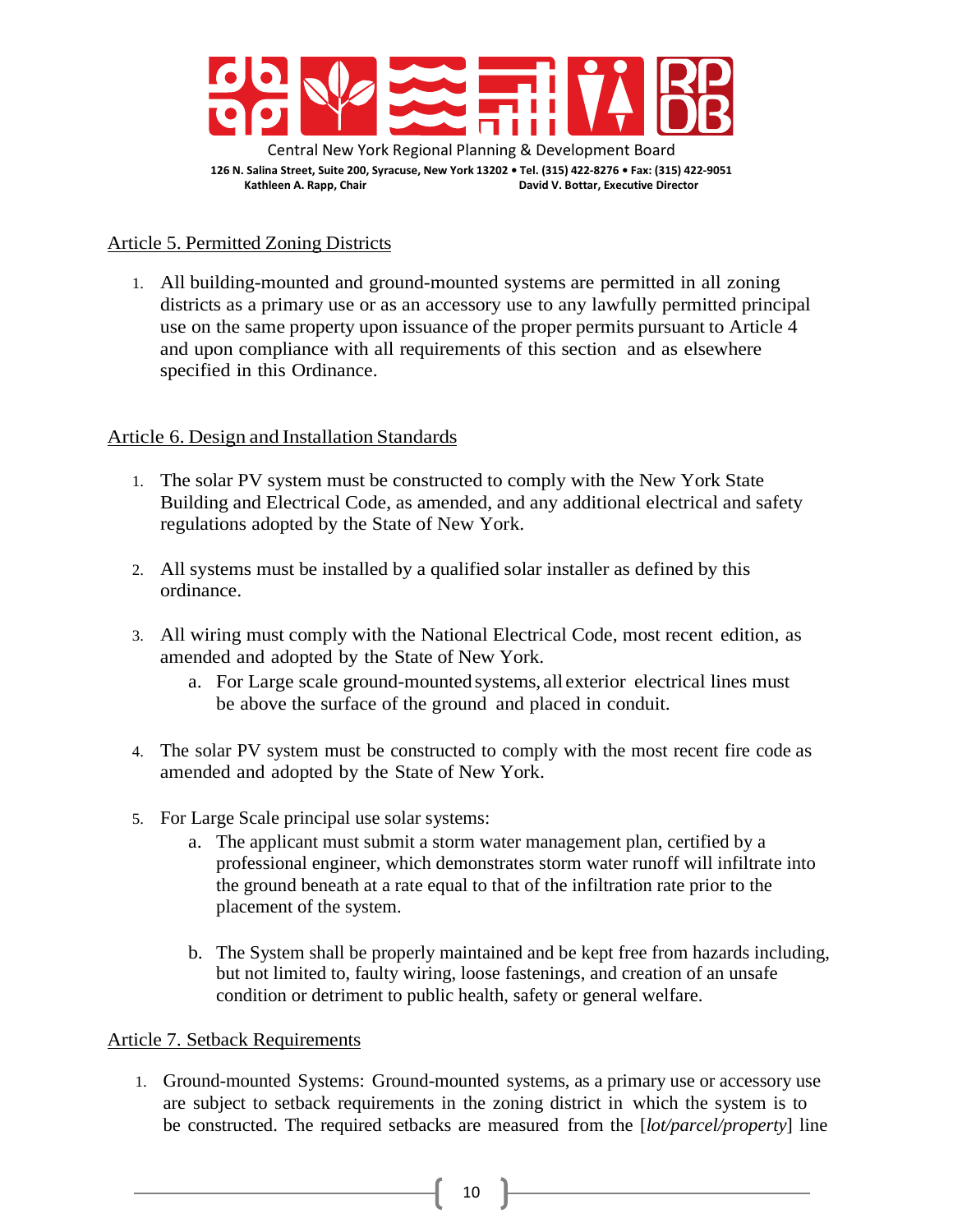

**Kathleen A. Rapp, Chair David V. Bottar, Executive Director**

to the nearest part of the system. No part of the ground-mounted system shall extend into the required setbacks due to a tracking system or other adjustment of solar PV related equipment or parts.

### Article 8. Height Restrictions

- 1. Notwithstanding the height limitations of the zoning district:
	- a. For a building-mounted system installed on a pitched roof that faces the front yard of a property, the system must be installed at the same angle as the roof on which it is installed with a maximum distance, measured perpendicular to the roof, of eighteen (18) inches between the roof and edge or surface of the system.
	- b. For a building-mounted system installed on a sloped roof, the highest point of the system shall not exceed the highest point of the roof to which it is attached.
	- c. For a building-mounted system installed on a flat roof, the highest point of the system shall be permitted to extend up to six (6) feet above the roof to which it is attached.
- 2. Ground-mounted systems may not exceed the permitted height of accessory structures in the zoning district where the solar PV system is to be installed or 20 feet from the ground, whichever is less.

# Article 9. Screening and Visibility

- 1. Building-mounted systems on a sloped or flat roof shall not be required to be screened, unless otherwise stated in this ordinance.
- 2. Ground mounted systems are required to submit a screening & landscaping plan showing adequate measures to screen through landscaping, grading or other means so that the solar panels and other equipment not visible from roadways and neighboring residential properties. The screening & landscaping plan shall include specifies the locations, elevations, height, plant species, and/or materials that will comprise the structures, landscaping and/or grading used to screen and/or mitigate any adverse aesthetic effects of the system.
- 3. A detailed safety plan specifying the measures that will be used to prevent public access to unsafe areas and to provide for emergency response, including but not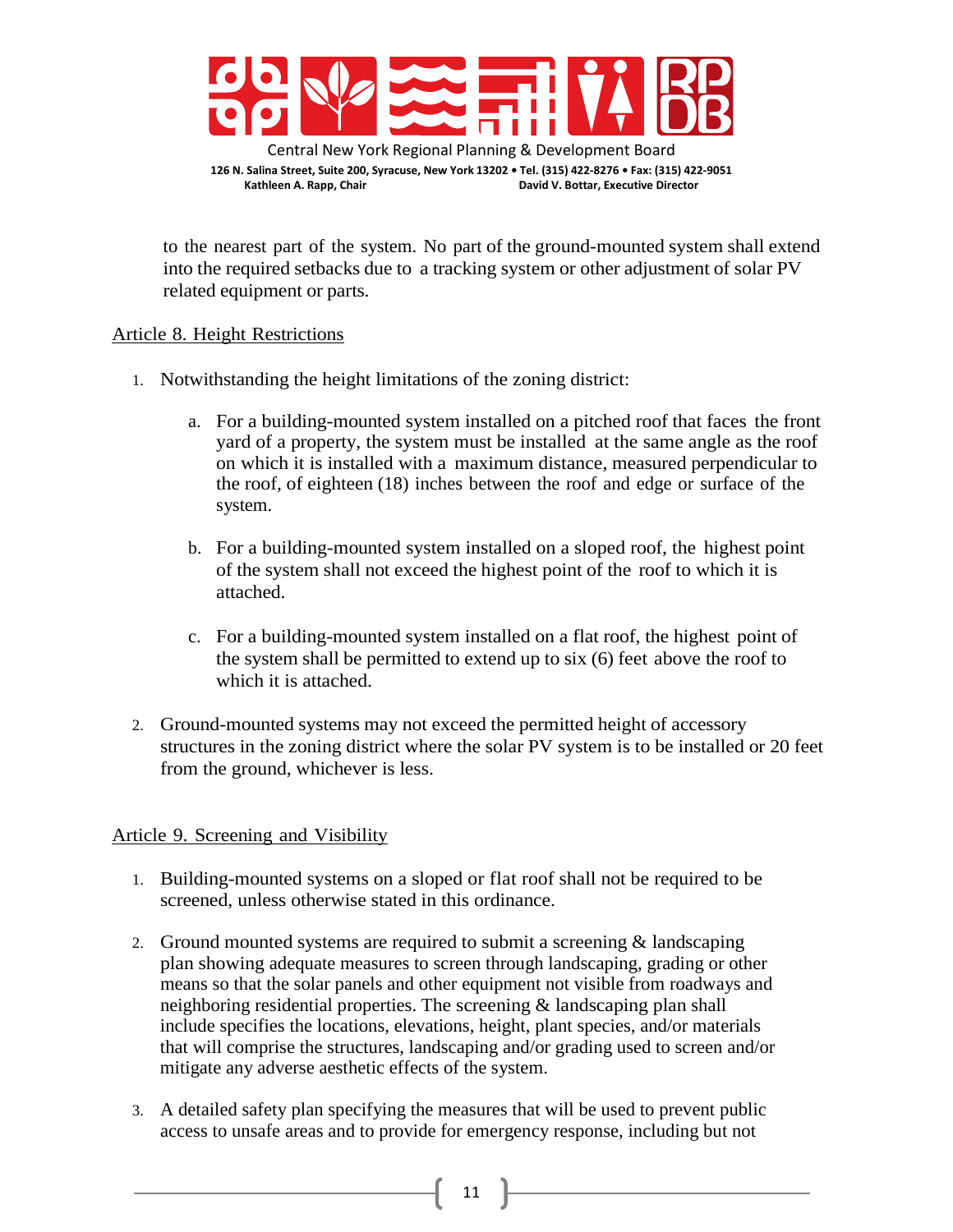

limited to the location, height, materials, and colors of fencing and other barriers to access and a safety signage plan that contains the locations, sizes and text of signs that will be used to warn the public away from unsafe areas and that shall include the name and phone number of an official of the owner or operator who can be contacted in the event there is an emergency or any question about safety.

- 4. No element of the system shall reflect glare (as defined by the FAA) onto a neighboring property, public right-of-way, or aircraft flight path.
- 5. Building-mounted systems (not including conduit) mounted on historic properties shall not be visible from the public right-of-way within a 200 foot radius of the property, at a level of 5 (five) feet from the ground in a similar manner as to any other rooftop HVAC or mechanical equipment. This can be accomplished with architectural screening such as a building parapet or by setting the system back from the roof edge in such a manner that the solar PV system is not visible from the public right-of-way within a 200 foot radius when measured at a distance of 5 (five) feet from the ground.

### Article 10. Impervious Property Coverage Restrictions

- 1. The surface area of any ground-mounted system, regardless of the mounted angle of any portion of the system, is not considered an impervious surface and shall not be calculated as part of the property lot coverage limitations for the zoning district.
- 2. If the ground-mounted system is mounted above existing impervious surface, it shall not be calculated as part of the property lot coverage limitations for the zoning district.
- 3. Footers and other hard surfaces placed underneath racking and mounting systems are considered impervious and count towards impervious surface calculations.

#### Article 11. Non-conformance

- 1. Building-mounted systems:
	- a. If a building-mounted system is to be installed on any building or structure that is non-conforming because its height violates the height restrictions of the zoning district in which it is located, the building-mounted system shall be permitted, so long as the building-mounted system does not extend above the peak or highest point of the roof to which it is mounted and so long as it complies with the other provisions of this Ordinance.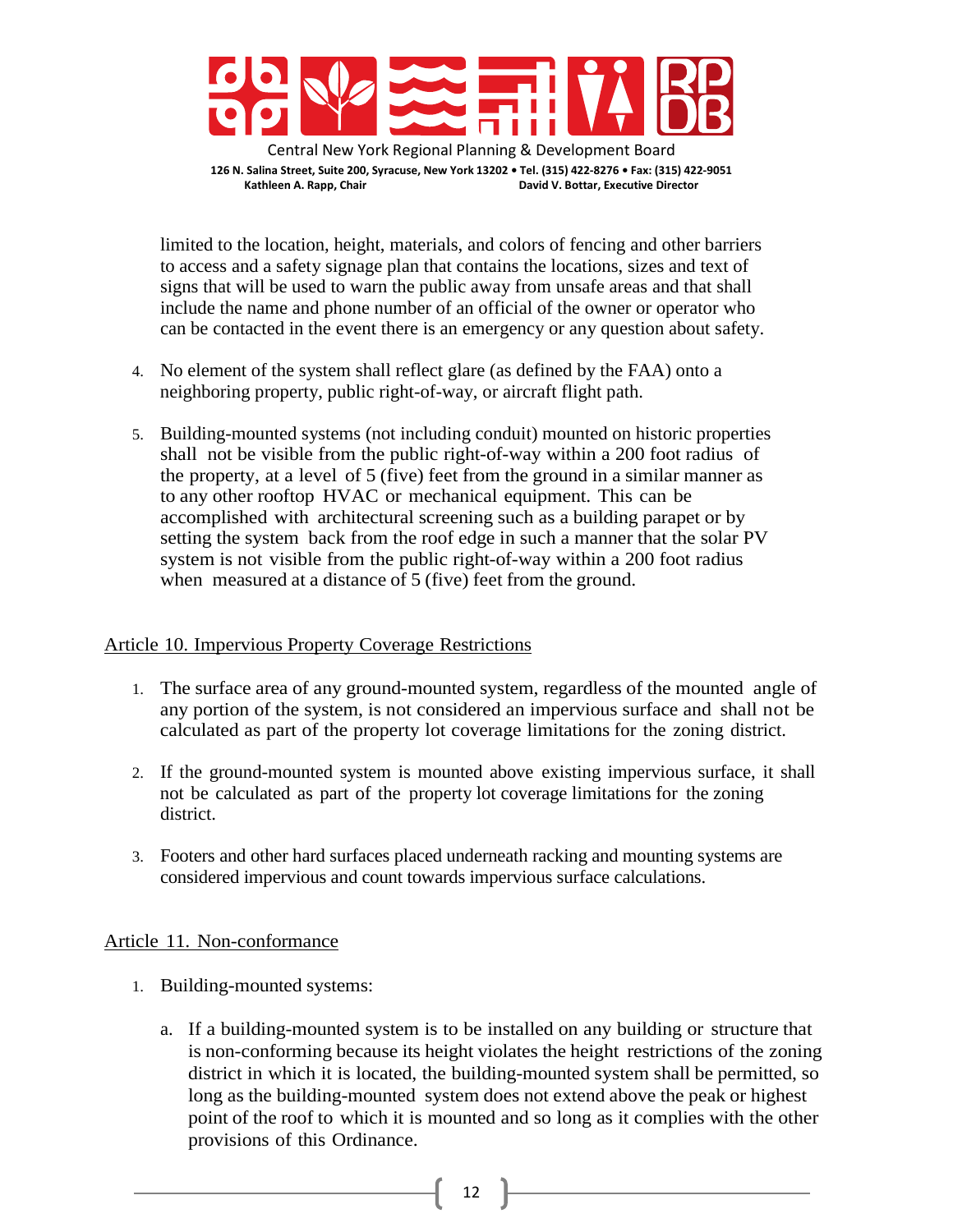

b. If a building-mounted system is to be installed on a building or structure on a non-conforming property that does not meet the minimum setbacks required and/or exceeds the lot coverage limits for the zoning district in which it is located, a building-mounted system shall be permitted, so long as there is no expansion of any setback or lot coverage non-conformity and so long as it complies with the other provisions of this Ordinance.

- 2. Ground-mounted systems:
	- a. If a ground-mounted system is to be installed on a property containing a structure that is non-conforming because the required minimum setbacks are exceeded, the proposed system shall be permitted so long as the system does not encroach into the established setback for the property.
	- b. If a ground-mounted system is to be installed on a property that is nonconforming because it violates zoning district requirements other than setbacks, then a special use permit must be obtained for the proposed installation.

### Article 12. Signage and/or Graphic Content

- 1. No signage or graphic content may be displayed on the solar PV system except the manufacturer's badge, safety information and equipment specification information. Said information shall be depicted within an area no more than thirty-six (36) square inches in size.
- 2. Disconnect and other emergency shutoff information will be clearly displayed on a light reflective surface.
- 3. 24 hour emergency contact information will be clearly displayed.
- 4. Systems and sites may not be used for displaying advertising except for reasonable identification of the owner/operator and shall comply with all signage restrictions.

# Article 13. Inspection, Safety and Removal

1. The Municipality reserves the right to inspect a solar PV system for building or fire code compliance and safety with 24 hour notification to the property owner and/or owner-operator of the system.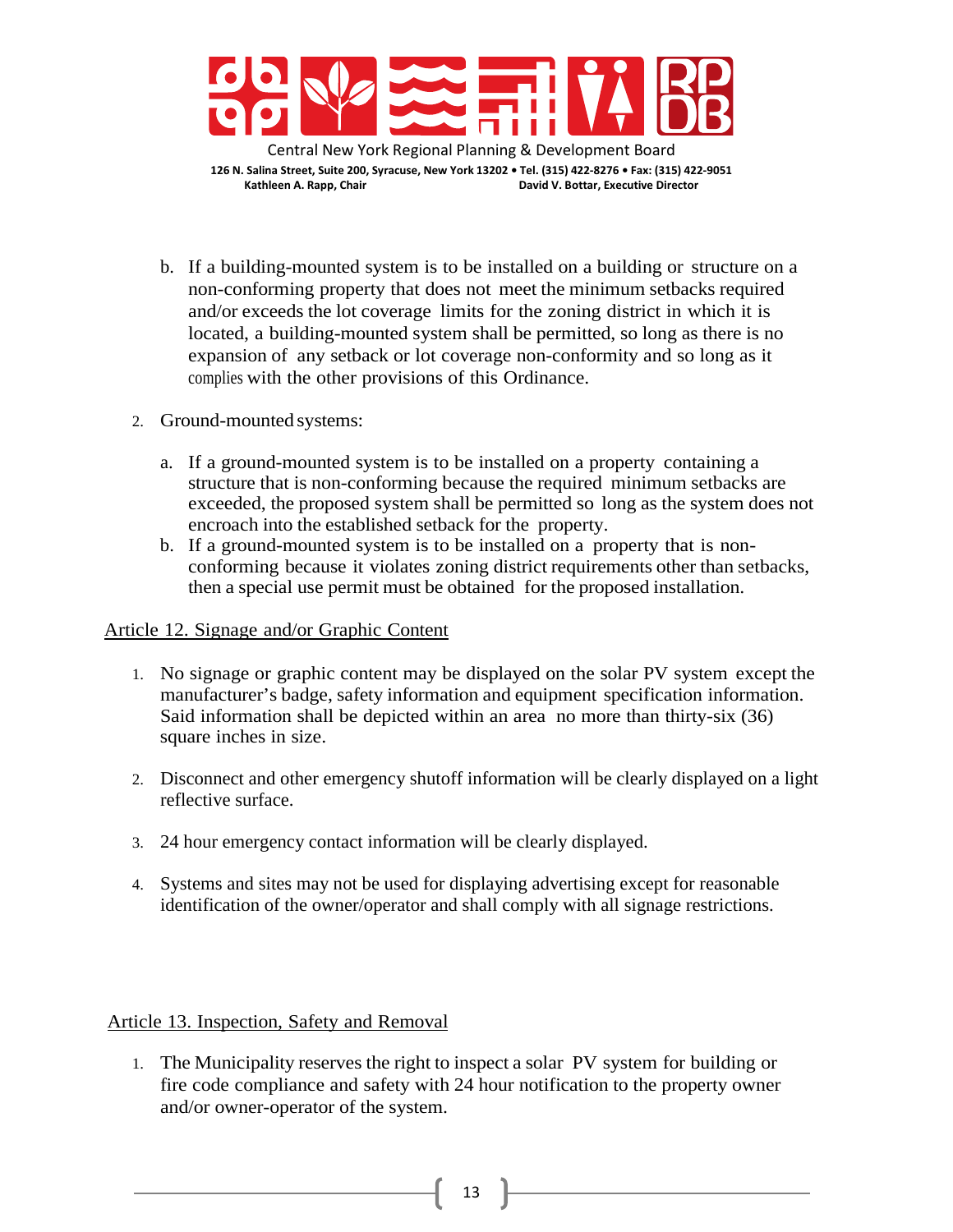

- 2. All Large-Scale Solar Energy Systems shall be enclosed by fencing to prevent unauthorized access. Warning signs with the owner's contact information shall be placed on the entrance and perimeter of the fencing.
- 3. The solar energy system shall be removed, at the owner's or operator's expense, within 180 days of determination by the designated municipal representative that the system is no longer being maintained in an operable state of good repair or no longer supplying solar power. Such an order shall be in writing, shall offer the option to rectify, and shall notify the [*owner/property owner/land owner/facility owner/operator*] of his or her right to appeal such determination.
	- a. Removal shall include solar collectors, cabling, electrical components, accessory structures, and any associated facilities below grade.
	- b. Disturbed earth shall be graded and reseeded, unless the designated municipal representative approves a written request by the property owner that internal roads or other site improvements are not to be restored.
- 4. If upon inspection the Municipality determinesthat a fire code or building code violation exists, or that the system otherwise poses a safety hazard to persons or property, the Municipality may order the [*owner/property owner/land owner/facility owner/operator*] to repair or remove the system within a reasonable time as determined by the code enforcement officer. Such an order shall be in writing, shall offer the option to repair, shall specify the code violation or safety hazard found and shall notify the [*owner/property owner/land owner/facility owner/operator*] of his or her right to appeal such determination.
- 5. If a [*owner/property owner/land owner/facility owner/operator*] fails to repair or remove a solar PV system as ordered, and any appeal rights have been exhausted, the [*Municipality*/*Township/Borough*] may enterthe property, remove the system and charge the [*owner/property owner/land owner/facility owner/operator*] for all costs and expenses of removal, including reasonable attorney's fees or pursue other legal action to have the system removed at the [*owner/property owner/land owner/facility owner/operator*]'s expense.
- 6. In addition to any other available remedies, any unpaid costs resulting from the Municipality's removal of a vacated abandoned or de-commissioned solar PV system shall constitute a lien upon the real property against which the costs were charged. Legal counsel of the Municipality shall institute appropriate action for the recovery of such cost, plus attorney's fees, including, but not limited to filing of municipal claims pursuant to for the cost of such work, 6% interest per annum, plus a penalty of 5% of the amount due plus attorney's fees and costs incurred by